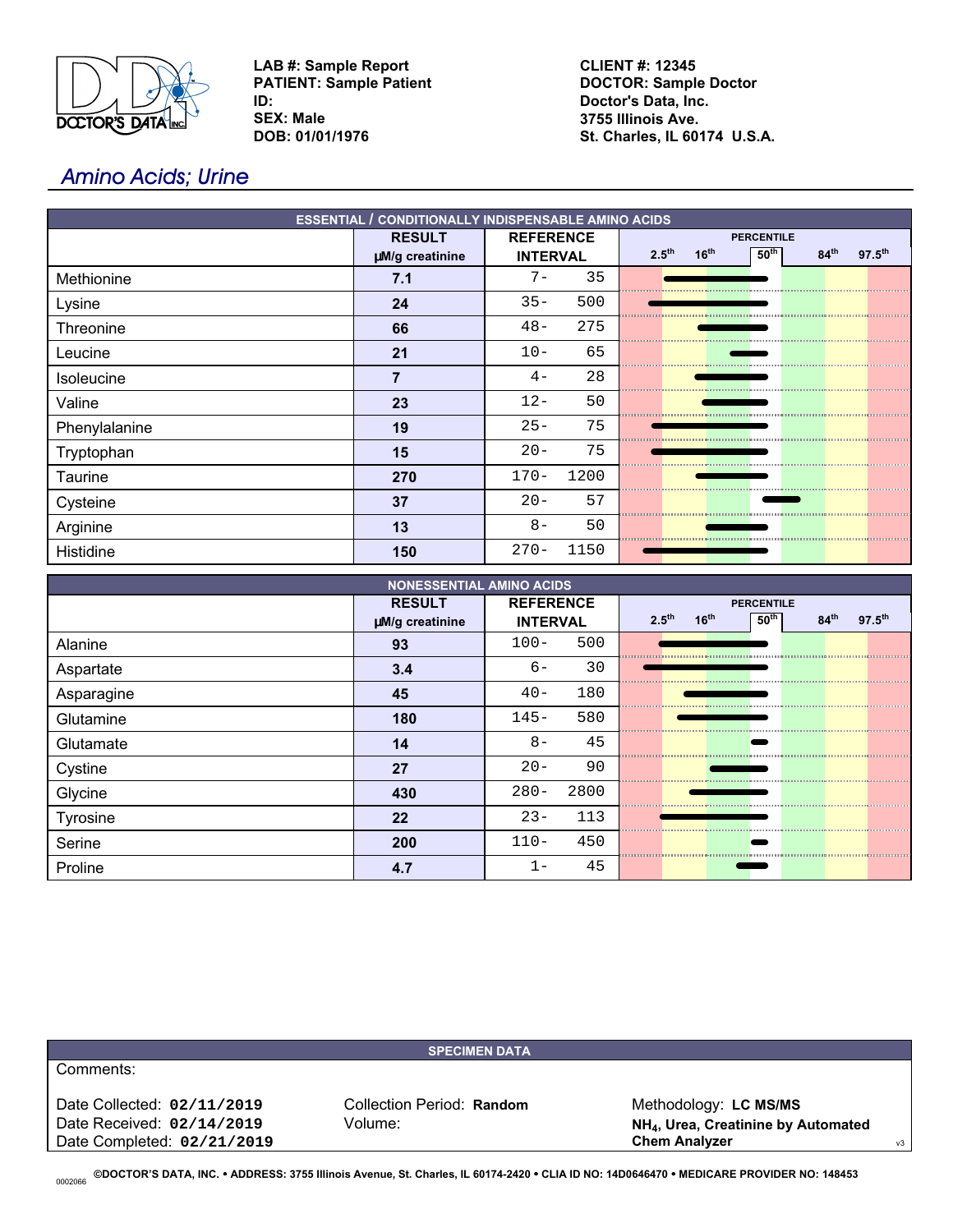

# **PATIENT: Sample Patient LAB#: Sample Report DATE COLLECTED: 02/11/2019 PAGE: 2**

| <b>GASTROINTESTINAL MARKERS</b> |                 |                   |                                |                                                     |  |  |  |  |
|---------------------------------|-----------------|-------------------|--------------------------------|-----------------------------------------------------|--|--|--|--|
|                                 | <b>RESULT</b>   | <b>PERCENTILE</b> |                                |                                                     |  |  |  |  |
|                                 | µM/g creatinine | <b>INTERVAL</b>   | $16^{th}$<br>2.5 <sup>th</sup> | 50 <sup>th</sup><br>84 <sup>th</sup><br>$97.5^{th}$ |  |  |  |  |
| (NH <sub>4</sub> )<br>Ammonia   | 25900           | $9000 - 39000$    |                                |                                                     |  |  |  |  |
| Ethanolamine                    | 210             | $120 -$<br>330    |                                |                                                     |  |  |  |  |
| Alpha-Aminoadipitate            | 18              | $7 -$<br>50       |                                |                                                     |  |  |  |  |
| Threonine                       | 66              | 275<br>$48 -$     |                                |                                                     |  |  |  |  |
| Tryptophan                      | 15              | $20 -$<br>75      |                                |                                                     |  |  |  |  |
| Taurine                         | 270             | $170 -$<br>1200   |                                |                                                     |  |  |  |  |
|                                 |                 |                   | 68 <sup>th</sup>               | $95^{\text{th}}$                                    |  |  |  |  |
| Beta-alanine                    | 4.7             | < 20              |                                |                                                     |  |  |  |  |
| Beta-aminoisobutyrate           | 27              | < 300             |                                |                                                     |  |  |  |  |
| Anserine                        | 11              | < 60              |                                |                                                     |  |  |  |  |
| Carnosine                       | 5.6             | < 35              |                                |                                                     |  |  |  |  |
| Gamma-aminobutyrate             | 0.94            | < 5               |                                |                                                     |  |  |  |  |
| Hydroxyproline                  | 1.7             | < 32              |                                |                                                     |  |  |  |  |

| <b>MAGNESIUM DEPENDANT MARKERS</b> |                 |                                |      |                   |                  |                   |                  |                    |  |
|------------------------------------|-----------------|--------------------------------|------|-------------------|------------------|-------------------|------------------|--------------------|--|
|                                    | <b>RESULT</b>   | <b>REFERENCE</b>               |      |                   |                  | <b>PERCENTILE</b> |                  |                    |  |
|                                    | uM/g creatinine | <b>INTERVAL</b>                |      | $2.5^{\text{th}}$ | 16 <sup>th</sup> | 50 <sup>th</sup>  | 84 <sup>th</sup> | $97.5^{\text{th}}$ |  |
| Citrulline                         |                 | т –                            | 24   |                   |                  |                   |                  |                    |  |
| Ethanolamine                       | 210             | $120 -$                        | 330  |                   |                  |                   |                  |                    |  |
| Phosphoethanolamine                | 18              | $15 -$                         | 56   |                   |                  |                   |                  |                    |  |
| Phosphoserine                      | 0.22            | $0.06 -$                       | 0.6  |                   |                  |                   |                  |                    |  |
| Serine                             | 200             | $110 -$                        | 450  |                   |                  |                   |                  |                    |  |
| Taurine                            | 270             | $170-$                         | 1200 |                   |                  |                   |                  |                    |  |
|                                    |                 |                                |      |                   | 68 <sup>th</sup> |                   | $95^{\text{th}}$ |                    |  |
| Methionine Sulfoxide               | 2.3             | 10<br>$\overline{\phantom{0}}$ |      |                   |                  |                   |                  |                    |  |

| <b>B6, B12, &amp; FOLATE DEPENDANT MARKERS</b> |                 |                  |     |                   |                  |                  |                  |                    |
|------------------------------------------------|-----------------|------------------|-----|-------------------|------------------|------------------|------------------|--------------------|
|                                                | <b>RESULT</b>   | <b>REFERENCE</b> |     | <b>PERCENTILE</b> |                  |                  |                  |                    |
|                                                | µM/g creatinine | <b>INTERVAL</b>  |     | 2.5 <sup>th</sup> | 16 <sup>th</sup> | 50 <sup>th</sup> | 84 <sup>th</sup> | $97.5^{\text{th}}$ |
| Serine                                         | 200             | $110-$           | 450 |                   |                  |                  |                  |                    |
| Alpha-aminoadipate                             | 18              | $7 -$            | 50  |                   |                  |                  |                  |                    |
| Cysteine                                       | 37              | $20 -$           | 57  |                   |                  |                  |                  |                    |
| Cystathionine                                  | 3               | $7 -$            | 40  |                   |                  |                  |                  |                    |
| 1-Methylhistidine                              | 270             | $75 -$           | 240 |                   |                  |                  |                  |                    |
| 3-Methylhistidine                              | 820             | $50 -$           | 900 |                   |                  |                  |                  |                    |
| Alpha-amino-N-butyrate                         | 8.4             | $7 -$            | 50  |                   |                  |                  |                  |                    |
|                                                |                 |                  |     |                   | 68 <sup>th</sup> |                  | 95 <sup>th</sup> |                    |
| Beta-aminoisobutyrate                          | 27              | < 300            |     |                   |                  |                  |                  |                    |
| Beta-alanine                                   | 4.7             | < 20             |     |                   |                  |                  |                  |                    |
| Homocystine                                    | 0.081           | < 1              |     |                   |                  |                  |                  |                    |
| Sarcosine                                      | 1.2             | < 7              |     |                   |                  |                  |                  |                    |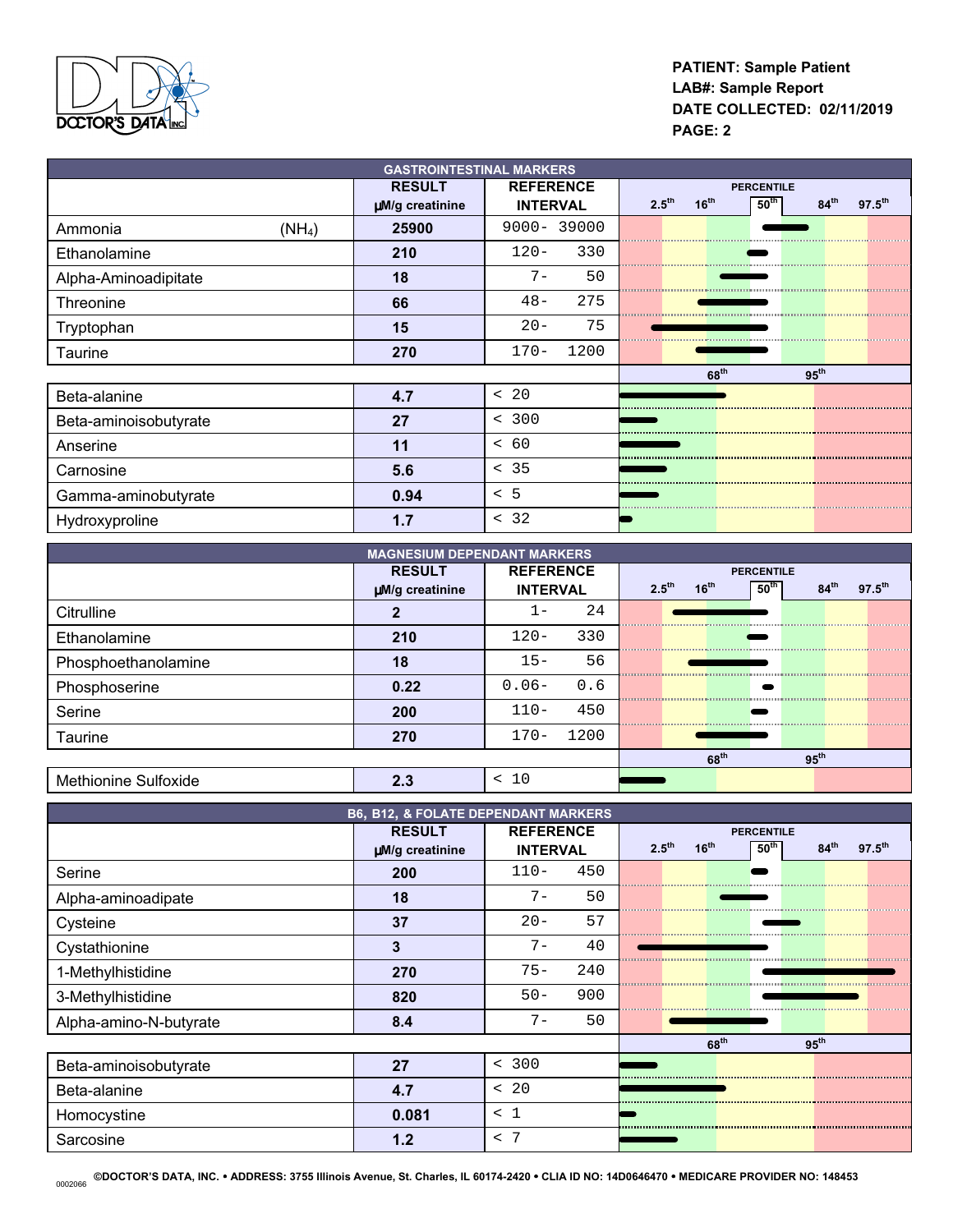

# **PATIENT: Sample Patient LAB#: Sample Report DATE COLLECTED: 02/11/2019 PAGE: 3**

| <b>DETOXIFICATION MARKERS</b> |                 |                    |                                                                                       |  |  |  |  |  |
|-------------------------------|-----------------|--------------------|---------------------------------------------------------------------------------------|--|--|--|--|--|
|                               | <b>RESULT</b>   | <b>REFERENCE</b>   | <b>PERCENTILE</b>                                                                     |  |  |  |  |  |
|                               | µM/g creatinine | <b>INTERVAL</b>    | 50 <sup>th</sup><br>16 <sup>th</sup><br>$97.5^{th}$<br>$2.5^{th}$<br>84 <sup>th</sup> |  |  |  |  |  |
| Methionine                    | 7.1             | 35<br>$\prime$ $-$ |                                                                                       |  |  |  |  |  |
| Cysteine                      | 37              | 57<br>$20 -$       |                                                                                       |  |  |  |  |  |
| Taurine                       | 270             | 1200<br>$170 -$    |                                                                                       |  |  |  |  |  |
| Glutamine                     | 180             | 580<br>$145 -$     |                                                                                       |  |  |  |  |  |
| Glycine                       | 430             | 2800<br>$280 -$    |                                                                                       |  |  |  |  |  |
| Aspartate                     | 3.4             | 30<br>- 6          |                                                                                       |  |  |  |  |  |

| <b>NEUROLOGICAL MARKERS</b> |                 |                  |                                                                                       |  |  |  |  |
|-----------------------------|-----------------|------------------|---------------------------------------------------------------------------------------|--|--|--|--|
|                             | <b>RESULT</b>   | <b>REFERENCE</b> | <b>PERCENTILE</b>                                                                     |  |  |  |  |
|                             | µM/g creatinine | <b>INTERVAL</b>  | 2.5 <sup>th</sup><br>$16^{th}$<br>50 <sup>th</sup><br>$97.5^{th}$<br>84 <sup>th</sup> |  |  |  |  |
| $(NH_4)$<br>Ammonia         | 25900           | 9000-39000       |                                                                                       |  |  |  |  |
| Glutamine                   | 180             | 580<br>$145 -$   |                                                                                       |  |  |  |  |
| Phenylalanine               | 19              | $25 -$<br>75     |                                                                                       |  |  |  |  |
| Tyrosine                    | 22              | 113<br>$23 -$    |                                                                                       |  |  |  |  |
| Tryptophan                  | 15              | 75<br>$20 -$     |                                                                                       |  |  |  |  |
| Taurine                     | 270             | 1200<br>$170 -$  |                                                                                       |  |  |  |  |
| Cystathionine               | 3               | $7 -$<br>40      |                                                                                       |  |  |  |  |
|                             |                 |                  | 68 <sup>th</sup><br>$95^{\text{th}}$                                                  |  |  |  |  |
| Beta-alanine                | 4.7             | < 20             |                                                                                       |  |  |  |  |

| <b>UREA CYCLE METABOLITES</b> |                |           |                  |            |                   |                  |                  |                  |                    |
|-------------------------------|----------------|-----------|------------------|------------|-------------------|------------------|------------------|------------------|--------------------|
|                               | <b>RESULT</b>  |           | <b>REFERENCE</b> |            | <b>PERCENTILE</b> |                  |                  |                  |                    |
|                               | per creatinine |           | <b>INTERVAL</b>  |            | 2.5 <sup>th</sup> | 16 <sup>th</sup> | 50 <sup>th</sup> | 84 <sup>th</sup> | $97.5^{\text{th}}$ |
| Arginine                      | 13             | $\mu$ M/g | $8-$             | 50         |                   |                  |                  |                  |                    |
| Aspartate                     | 3.4            | $\mu$ M/g | $6-$             | 30         |                   |                  |                  |                  |                    |
| Citrulline                    | 2              | $\mu$ M/g | $1 -$            | 24         |                   |                  |                  |                  |                    |
| Ornithine                     | 7.9            | $\mu$ M/g | $3 -$            | 35         |                   |                  |                  |                  |                    |
| Urea                          | 430            | mM/g      | $150 -$          | 480        |                   |                  |                  |                  |                    |
| $(NH_4)$<br>Ammonia           | 25900          | $\mu$ M/g |                  | 9000-39000 |                   |                  |                  |                  |                    |
| Glutamine                     | 180            | $\mu$ M/g | $145 -$          | 580        |                   |                  |                  |                  |                    |
| Asparagine                    | 45             | $\mu$ M/g | $40 -$           | 180        |                   |                  |                  |                  |                    |

| <b>OTHER</b> |     |               |                  |     |                   |                  |                   |                  |             |
|--------------|-----|---------------|------------------|-----|-------------------|------------------|-------------------|------------------|-------------|
|              |     | <b>RESULT</b> | <b>REFERENCE</b> |     |                   |                  | <b>PERCENTILE</b> |                  |             |
|              |     |               | <b>INTERVAL</b>  |     | $2.5^{\text{th}}$ | 16 <sup>th</sup> | $\sqrt{50^{th}}$  | 84 <sup>th</sup> | $97.5^{th}$ |
| Creatinine   | 100 | mg/dL         | $35 -$           | 240 |                   |                  |                   |                  |             |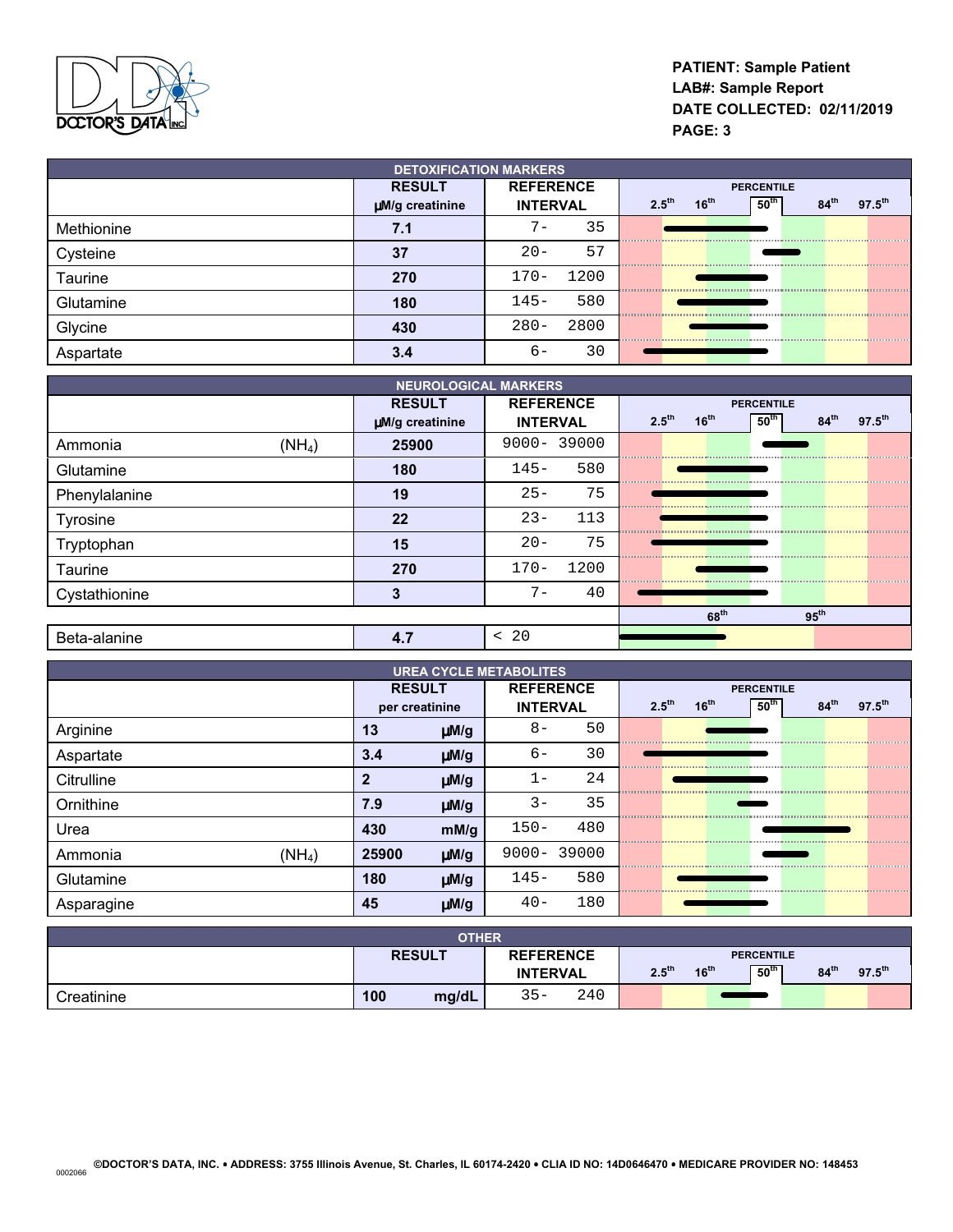

**PATIENT: Sample Patient LAB#: Sample Report DATE COLLECTED: 02/11/2019 PAGE: 4**

| L-configured Amino Acids | <b>Total Daily Oral Dose</b> |
|--------------------------|------------------------------|
| Tryptophan               | 430 mg                       |
| Arginine                 | 710 mg                       |
| Histidine                | 1135 mg                      |
| Isoleucine               | 710 mg                       |
| Leucine                  | 970 mg                       |
| Lysine                   | 1305 mg                      |
| Methionine               | 805 mg                       |
| Phenylalanine            | 1240 mg                      |
| Threonine                | 610 mg                       |
| Valine                   | 980 mg                       |
| Pyridoxal-5-phosphate    | 30 mg                        |
| Alpha-ketoglutarate      | 650 mg                       |
| Taurine                  | 145 ma                       |

The supplement schedule is not intended for use by pregnant females and is strictly contraindicated for individuals with suspected or known renal insufficiency or renal failure.

# **SUPPLEMENTATION SCHEDULE PRESUMPTIVE NEEDS / IMPLIED CONDITIONS**

**NEED FOR VITAMIN B6**

**NEED FOR FOLATE, VITAMIN B12**

**NEED FOR MAGNESIUM**

 $\overline{\phantom{a}}$ 

**SUSCEPTIBILITY TO VASCULAR DISEASE**

**ABNORMAL INTESTINAL MICROFLORA**

**MALDIGESTION / MALABSORPTION**

 $\overline{\phantom{0}}$ 

**IMPAIRED DETOXIFICATION**

**NEUROLOGICAL DISORDERS**

**NITROGEN INSUFFICIENCY**

**EXCESSIVE PROTEIN**

**OXIDATIVE STRESS**

**©DOCTOR'S DATA, INC.** ! **ADDRESS: 3755 Illinois Avenue, St. Charles, IL 60174-2420** ! **CLIA ID NO: 14D0646470** ! **MEDICARE PROVIDER NO: 148453** 0002066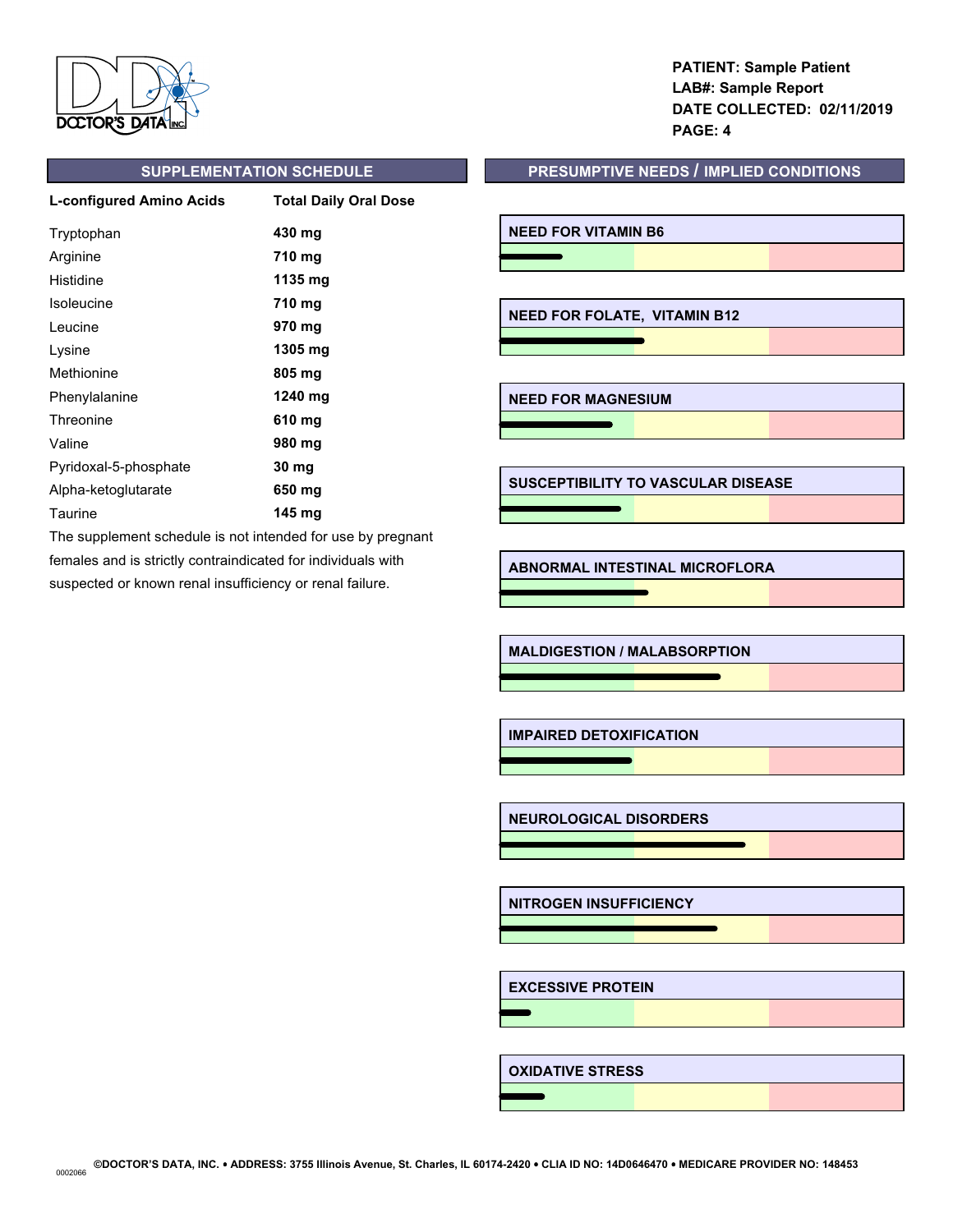This recommended Amino Acid Supplement Schedule was calculated based upon the difference between the test results for this specific patient and optimal urine levels, and guidelines for human amino acid requirements as provided by the Food and Nutrition Board of the NRC. The schedule has been provided at the request of a licensed medical practitioner and the calculated levels of amino acids only apply to ORAL administration. The supplement schedule is not intended for use by pregnant females and is strictly contraindicated for individuals with suspected or known renal insufficiency or renal failure.

Only pure, L-form crystalline amino acids should be used and the custom formulation should be prepared by credible pharmacies or purveyors who specialize in amino acid formulations. In order to get the full benefit of the amino acid supplementation, one needs to ensure adequate intake of CALORIES and the essential co-factors that permit proper metabolism of the amino acids (eg. B-6, B-12, folate, magnesium). Supplemental cystine or N-acetylcysteine should not be given to patients who have been diagnosed with intestinal candidiasis.

This analysis of amino acids and related metabolites was performed using High Pressure Liquid Chromatography. The test provides fundamental information about the adequacy of dietary protein, digestive disorders, dysbiosis, mood and sleep disorders, and vitamin and mineral deficiencies. When the level of a specific amino acid or metabolite deviates significantly from the norm, an interpretive paragraph is presented which briefly discusses the possible causes, clinical implications and remedies for the metabolic aberrations. If no significant abnormalities are detected, interpretive paragraphs and amino acid supplementation schedules are not provided.

"Presumptive Needs" are not the result of direct analyses of B vitamins or magnesium but are based upon algorithms that utilize levels of specific amino acids (AA) and intermediary metabolites that may be abnormal if nutrient cofactors limit normal AA metabolism. Direct testing for B vitamins and magnesium (Red Blood Cell Elements) may be warranted. "Implied conditions" may infer further clinical evaluation, functional testing and direct laboratory testing (e.g. Comprehensive Stool Analysis, Cardiovascular Risk Profile, DNA Oxidative Damage, Methylation Profile).

#### **Creatinine**

The urinary creatinine concentration (CC) presented in this report represents the actual creatinine concentration in the specimen that was submitted. Under normal conditions, the rate of excretion of creatinine is quite constant and highly correlated with lean body mass (muscle). However, the CC can vary significantly as a function of urine volume. An unusually high CC most likely indicates poor hydration of the patient at the time of the urine collection. A very low CC most likely indicates unusually high fluid consumption, or perhaps the influence of diuretics. If the urine specimen is very dilute (extremely low CC), the accuracy of the amino acid analysis may be compromised due to analytical detection limits. It is emphasized that the CC in this specimen should not be utilized to assess renal function or glomerular filtration. For that purpose, one should perform a bona fide creatinine clearance test.

For a given age and gender, intra-individual variability in daily creatinine excretion can vary by as much as two-fold. Therefore, to more accurately assess amino acid status using a random collection, the reported values for each analyte are expressed per gram "normalized" creatinine. Creatinine values are adjusted to account for body surface

1999**-**2019 Doctor's Data, Inc.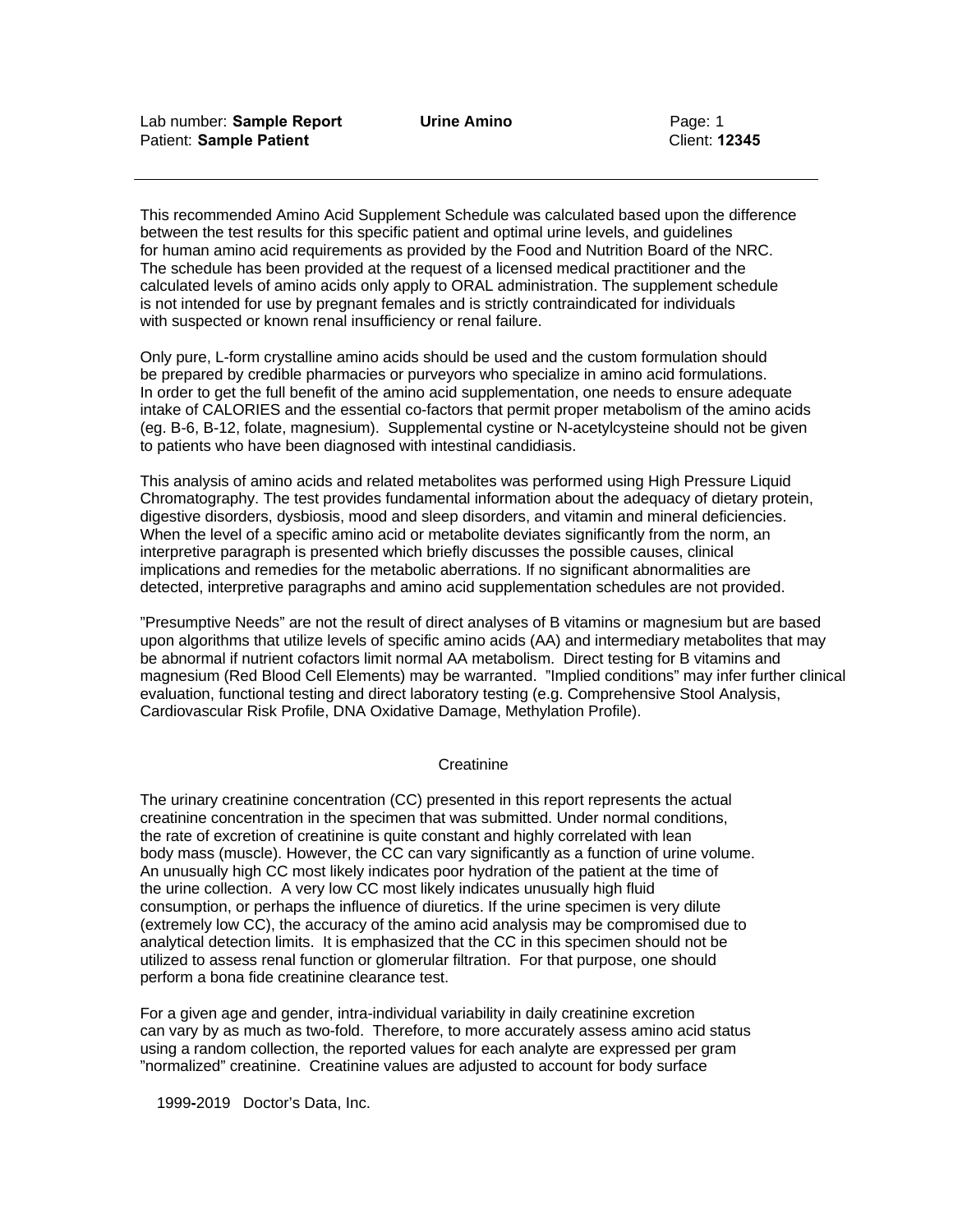Lab number: **Sample Report Urine Amino** Page: 2 Patient: **Sample Patient** Client: **12345** 

area (BSA) using the formula:

CreatinineN (Normalized) = creatinine concentration x (1.73/BSA).

Lysine (low)

Lysine, an essential amino acid, is low in this urine specimen. Lysine is a component of structural proteins and enzymes in the body. Transamination of amino acids requires lysine as an "anchor" point for coenzyme pyridoxal phoshate. Some individuals who exhibit symptoms of B-6 deficiency actually have a lysine deficiency that limits functional B-6 activity. Lysine is abundant in animal source proteins and legumes, but is often deficient in vegetarian diets that are based on corn, rice and cereal grains. Symptoms commonly associated with lysine deficiency include poor appetite, muscle weakness/poor muscle tone, weight loss, anemia, and poor dream recall.

#### Phenylalanine (low)

Phenylalanine, an essential amino acid, is low in this urine specimen. Phenylalanine is required for the synthesis of proteins and is the precursor of tyrosine. Tyrosine is required for the production of neurotransmitters (eg.dopamine, DOPA, epinephrine) and, thyroid hormone. Phenylalanine is typically low as a result of unbalanced protein in the diet or gastrointestinal dysfunction, particularly hypochlorhydria. Phenylalanine is often low in patients with endogenous depression. Soy protein, legumes/lentils, cheese, nuts and shellfish are good dietary sources of phenylalanine.

#### Tryptophan (low)

Tryptophan, an essential amino acid, is low in this urine specimen. Tryptophan is the precursor of niacin and serotonin (vasoconstrictor and neurotransmitter). Low serotonin is often associated with disturbed sleep cycle or insomnia, anxiety or depression, aggressive behavior and low pain threshold. Tryptophan can be low as a result of low quality/quantity protein intake or intestinal malabsorption (eg. hypochlorhydria). Bacterial action on unabsorbed tryptophan in the intestine produces elevated levels of mildly toxic indole compounds such as indican ("blue diaper syndrome" in infants). A Comprehensive Stool Analysis may be warranted if dietary intake of protein appears to be adequate. Foods that are good sources of tryptophan include turkey, wild game, pork, soy protein, sunflower seeds, and cheeses.

#### Histidine (low)

Histidine, a semi essential amino acid, is low in this urine specimen. Histidine is required for maintenance and growth of tissue, transport of copper, and it is the precursor of histamine (vasodilator). Histamine stimulates gastric secretions (HCL) and is necessary for proper digestion of food and assimilation of nutrients. Histidine is commonly low in patients with rheumatoid arthritis. Low histidine may result from protein malnutrition or gastrointestinal dysfunction.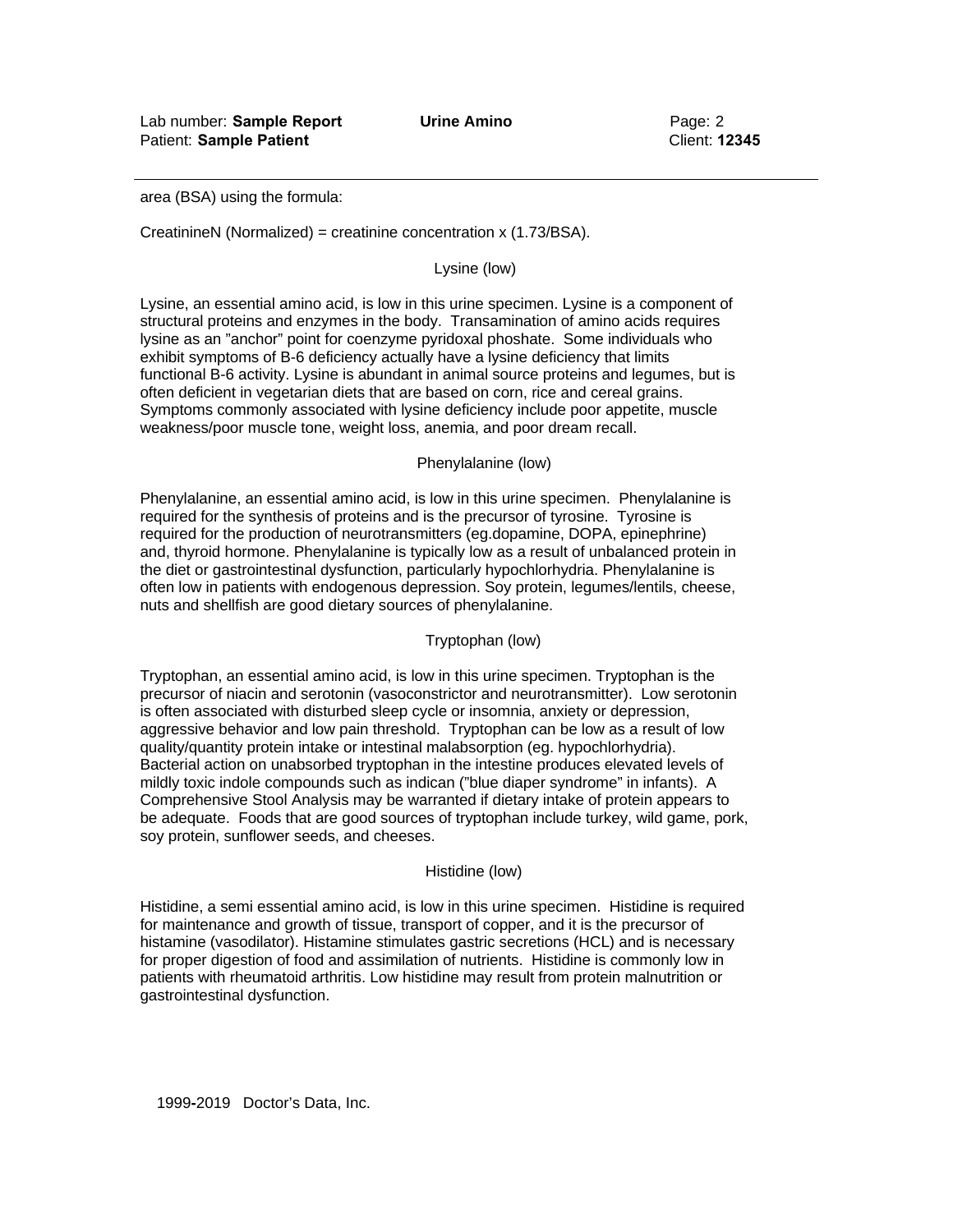#### Alanine (low)

Alanine, a nonessential amino acid, is low in this urine specimen. Alanine is an abundant amino acid that is typically low with poor dietary habits or protein malnutrition. Gross protein malnutrition is rarely the result of maldigestion but rather the result of insufficient dietary protein/calories. Alanine is a primary source of glucose (gluconeogenesis) with caloric insufficiency (eg. anorexia, bulimia). Check for low urinary levels of essential amino acids, ammonia, urea and creatinine and hypoglycemia.

#### Aspartate (low)

Aspartate, a nonessential amino acid, is low in this urine specimen. Aspartate is derived directly from dietary protein and, is also synthesized from glutamate via the B-6 dependent enzyme SGOT. Adequate aspartate is required for proper urea cycle function: in a magnesium dependent reaction, aspartate combines with citrulline to form arginosuccinate. Low urinary aspartate can result from general dietary protein insufficiency, maldigestion, or possibly B-6 deficiency.

### Tyrosine (low)

Tyrosine, a nonessential amino acid, is low in this urine specimen. Tyrosine is derived from dietary protein and, endogenously from the essential amino acid phenylalanine. Tyrosine is not only a constituent amino acid of proteins and enzymes but, importantly it is the precursor in the synthesis of dopa, dopamine, norepinephrine and epinephrine (adrenaline). Tyrosine is also iodinated to form the thyroid hormones. Hence a chronic deficiency of tyrosine can result in hypothyroidism, adrenal catacholamine deficiency and impaired neurotransmitter metabolism. Tyrosine deficiency can be associated with behavioral and learning disorders, depression, anxiety and inability to deal with stress, and symptoms commonly exhibited with hypothyroidism. Tyrosine has been used in the treatment and withdrawal of cocaine abuse. Low urinary tyrosine can result from phenylalanine deficiency, protein malnutrition or malabsorption, or impaired conversion of phenylalanine to tyrosine that may result in phenylketonurea. Whole food sources that are relatively high in tyrosine include meats, poultry, wheat germ, cottage and ricotta cheeses, soy protein, cashews and lentils. Most fruits, vegetables and cereals are low in tyrosine.

#### Cystathionine (low)

Cystathionine is low in this urine specimen. Cystathionine is an intermediary metabolite that is formed in the sequential enzymatic conversion of methionine (essential amino acid) to cysteine. Serine and B-6 are required to produce cystathionine from homocysteine. Subnormal cystathionine is usually a nutritional condition that is readily corrected by adequate provision of serine and B-6/P-5-P. If dietary cysteine intake is concomitantly insufficient, there could also be a cysteine deficiency that could be associated with subnormal intracellular glutathione and decreased antioxidant and detoxification (chemical and heavy metal) capacity.